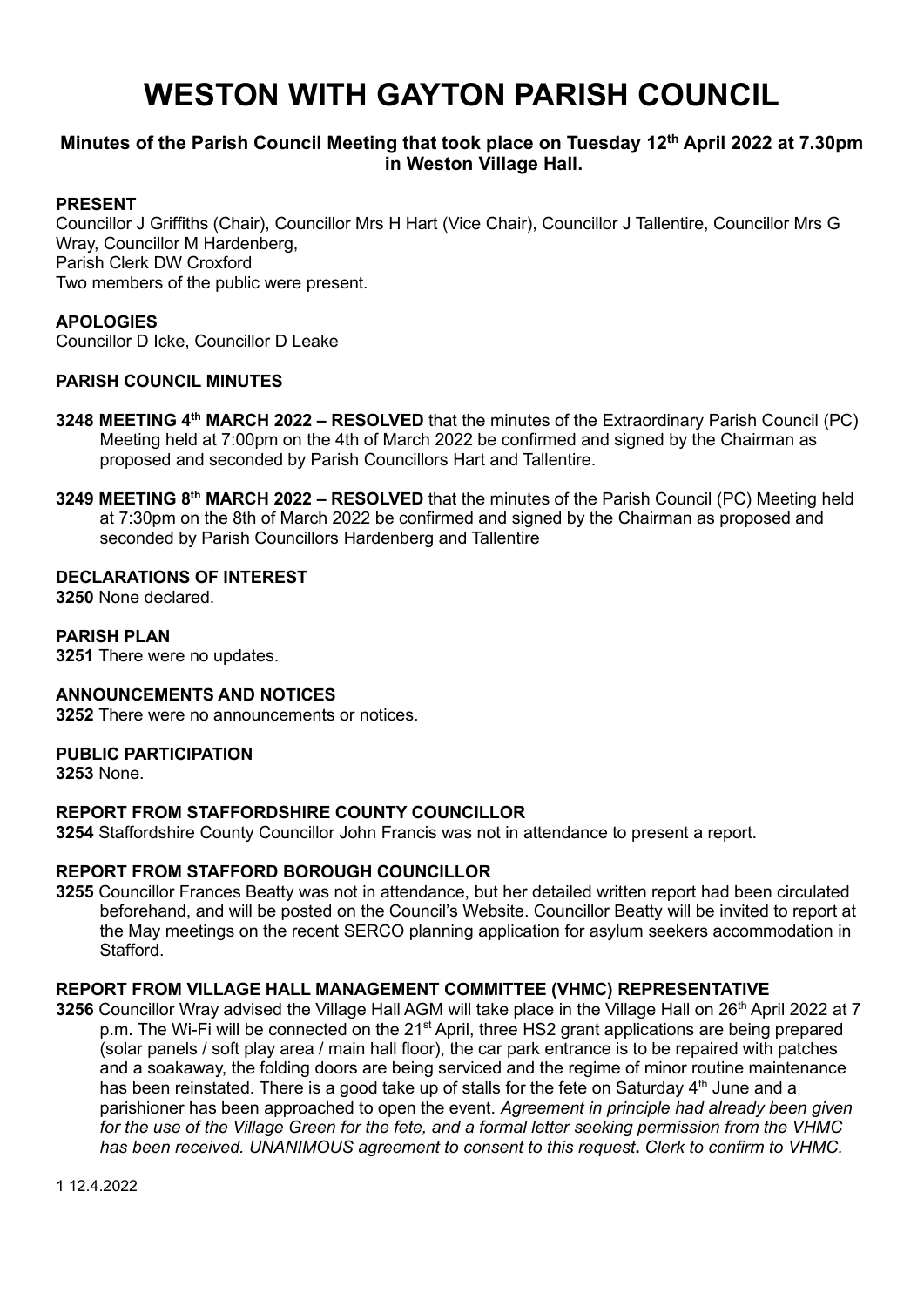# **QUEENS PLATINUM JUBILEE**

**3257** A village community group has been established to organise and manage the event on the Village Green on Sunday  $5<sup>th</sup>$  June. The group comprises representatives from the Churches, the Woolpack, and other parishioners. A detailed provisional day of activities has been worked out, be printed as a poster, and advertised nearer the time, including leaflet delivery of the poster to doorsteps.

UNANIMOUS agreement to a donation of £75 (ex VAT) towards the organisation of the event.

#### **DEVELOPMENTS**

**3258** No Planning Applications received at the date of posting the agenda.

#### **TREES AND CHILDREN'S PLAY AREA**

- **3259** The painter has completed a single coat on the items requiring painting, and they look much refreshed. He will call again to complete a second final coat when weather conditions permit.
- **3260** Thanks to Weston Grounds Maintenance for repairing the damaged swing seat which is now back in situ.

# **HIGHWAYS AND RIGHTS OF WAY**

- **3261** Brown signs advising School location *Clerk to write to County Councillor John Francis for help in funding these signs.*
- **3262** It was reported an accident involving a pedestrian and a car was narrowly averted close to the bridge into the village from the A518, where there is no footpath alongside the road.
- **3263** It was reported that some parishioners have asked for the Council to consider a Duck Crossing sign in the village.

#### **HS2 PHASE 2a**

#### **3264 Community Funding Application Update**

 Councillor Hart advised she has still not been able to engage with the Enterprise Manager from the Canal & River Trust to establish definitively we have eligibility to apply. Noting eligibility to apply is contingent upon the applicant owning, or leasing, the land the funds are to be spent on, an alternative application may focus on additional play equipment on the VG, or a bus shelter on the A518 where the landowner consents.

# **CLERK REPORT**

**3265 RESOLVED** that the PC approve payments listed below and included on the monthly Statement of Accounts/Receipts and Payments.

#### **Payments Approved and made before the meeting.**

- Clerks Net Salary March £616.62
- HMRC PAYE Clerks March £153.20
- Clerks Expenses March £33.00
- WGM Ground Maintenance work March (including Dog Bin Maintenance £72) £983.00 +£196.60 VAT = £1179.60

#### **Payments to be made.**

- SPCA Annual Sub / Annual NALC Affiliation £309.45
- Queens Green Canopy Plaque reimbursement Cllr Hart £44.28
- Cupboard Radiator Keys reimbursement Cllr Griffiths £7.98
- Topliss Associates Year End Audit £170.00 + VAT +£34.00 = £204.00

#### **National Salary Award for Clerks 2021-22**

• The Council takes note of the NJC National Salary Award and authorises its implementation. The Council authorises the element of back pay from the date of implementation of the award.